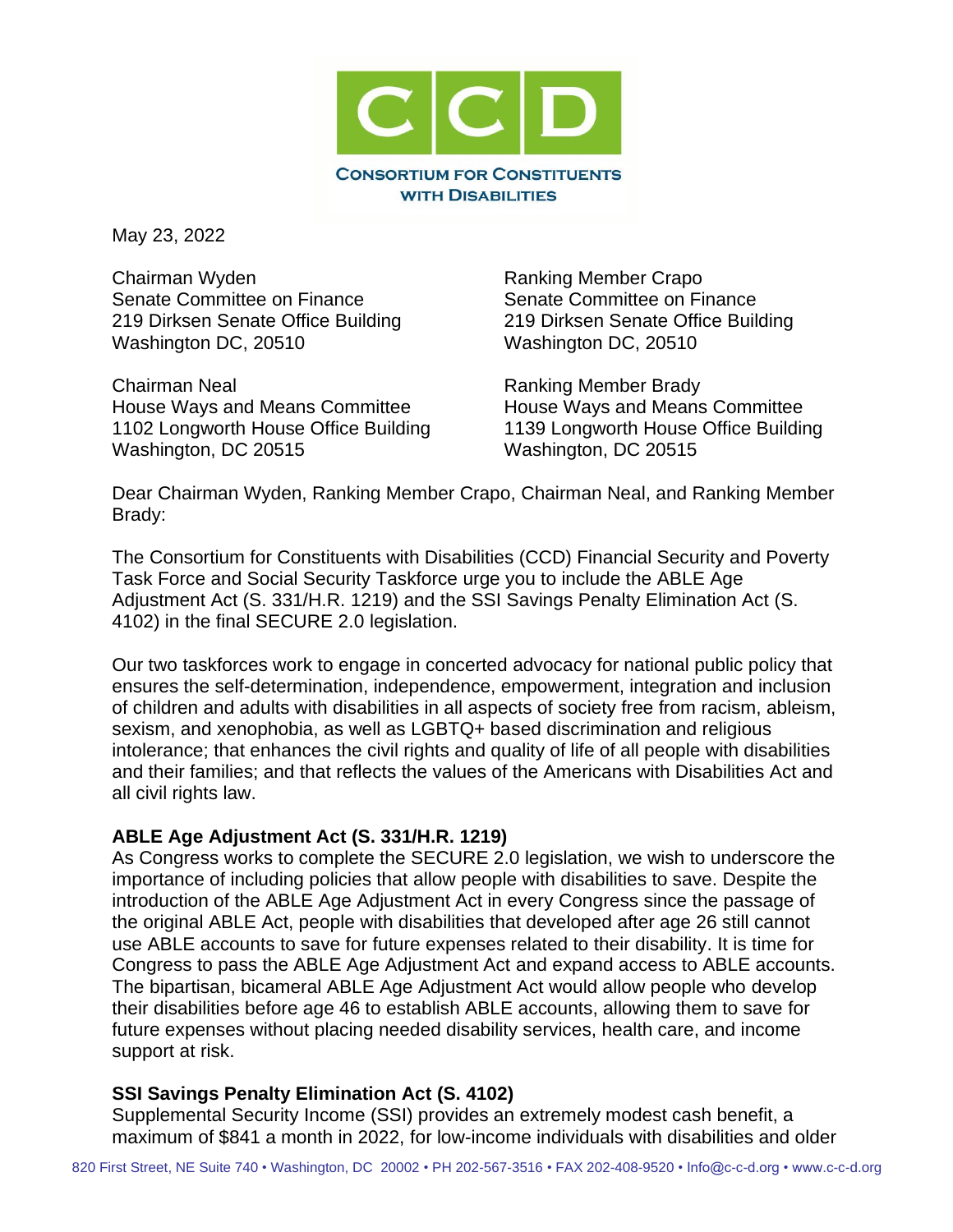adults that meet the strict means-tested criteria. In March 2022, nearly 7.6 million people: 4.3 million working-age individuals with disabilities; 1 million children with disabilities; and 2.3 million older adults relied on the program. Unfortunately, the benefit's low, outdated countable asset limit of \$2,000 for individuals/\$3,000 for couples does not allow people to save for emergencies, such as a leaky roof, car repair, or other unexpected expense. The current asset limit does not adjust for inflation and was last updated in 1989.

Introduced by Senators Sherrod Brown (D-OH) and Rob Portman (R-OH), the bipartisan SSI Savings Penalty Elimination Act would significantly improve the lives of SSI recipients by raising the asset limit to \$10,000 per individual/\$20,000 per couple. This would allow SSI beneficiaries to save more for unexpected expenses, improving their financial security and independence. The legislation also adjusts that number for inflation every year, a critical element in today's inflationary environment.

## **Conclusion**

Again, promoting greater economic independence for people with disabilities, including increased opportunities for people with disabilities to save for unexpected expenses and retirement , is a CCD priority. Accordingly, we urge Congress to include both the ABLE Age Adjustment Act (S. 331/H.R. 1219) and the SSI Savings Penalty Elimination Act (S. 4102) in the final SECURE 2.0 legislation. We are eager to work with you to ensure broader access to financial security for people with disabilities. Please contact Cyrus Huncharek (cyrus.huncharek@ndrn.org ) or David Goldfarb (goldfarb@thearc.org) with any questions or to discuss further.

Sincerely,

# **CCD Financial Security and Poverty Task Force Co-Chairs**

David Goldfarb The Arc of the United States

Cyrus Huncharek National Disability Rights Network (NDRN)

Aaron Kaufman The Jewish Federations of North America

Michael Morris National Disability Institute

# **CCD Social Security Task Force Co-Chairs**

Stacy Cloyd National Organization of Social Security Claimants' Representatives

David Goldfarb The Arc of the United States